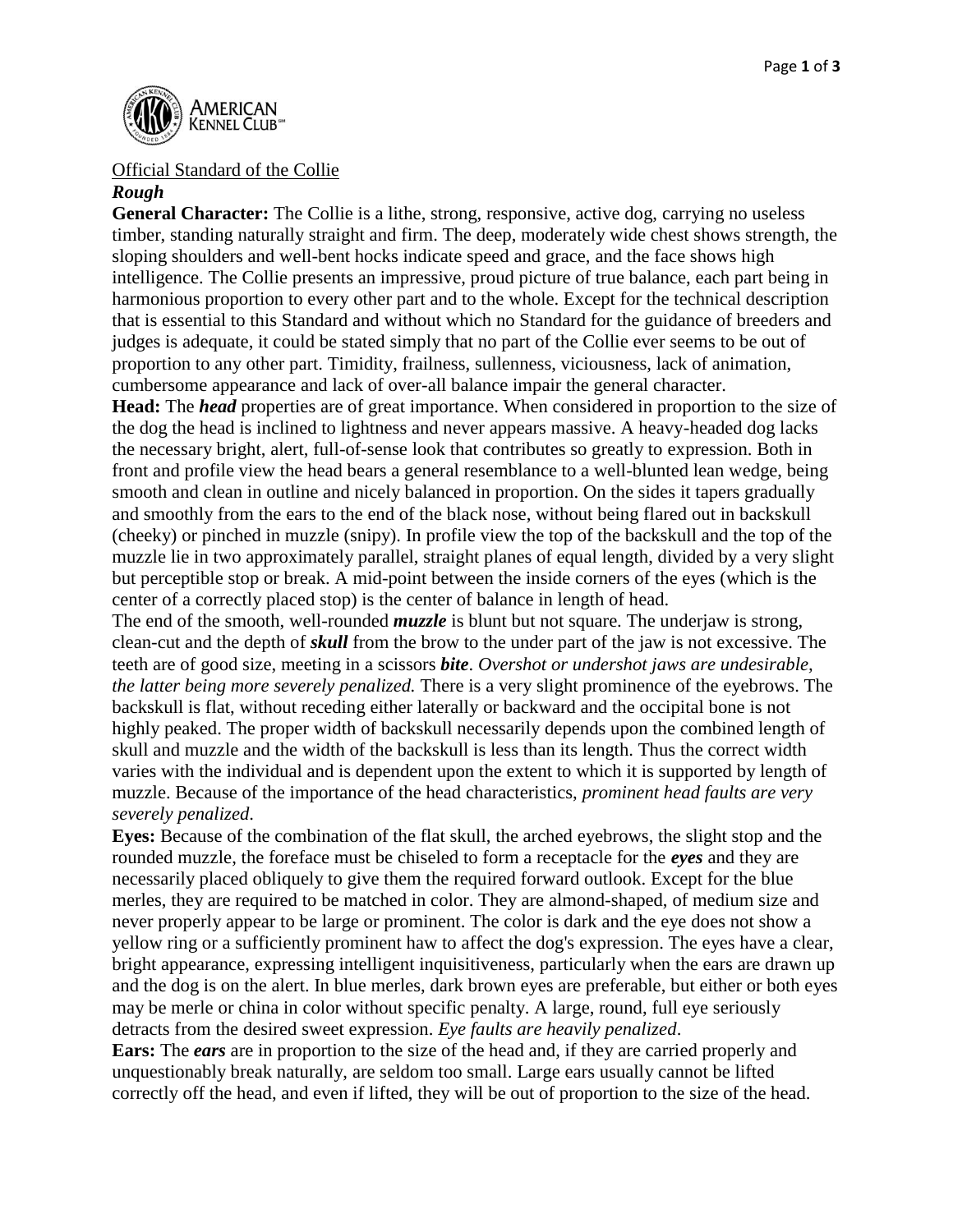

When in repose the ears are folded lengthwise and thrown back into the frill. On the alert they are drawn well up on the backskull and are carried about three-quarters erect, with about onefourth of the ear tipping or breaking forward. *A dog with prick ears or low ears cannot show true expression and is penalized accordingly.*

**Neck:** The *neck* is firm, clean, muscular, sinewy and heavily frilled. It is fairly long, carried upright with a slight arch at the nape and imparts a proud, upstanding appearance showing off the frill.

**Body:** The *body* is firm, hard and muscular, a trifle long in proportion to the height. The ribs are well-rounded behind the well-sloped shoulders and the chest is deep, extending to the elbows. The back is strong and level, supported by powerful hips and thighs and the croup is sloped to give a well-rounded finish. The loin is powerful and slightly arched. *Noticeably fat dogs, or dogs in poor flesh, or with skin disease, or with no undercoat are out of condition and are moderately penalized accordingly*.

**Legs** : The forelegs are straight and muscular, with a fair amount of bone considering the size of the dog. A cumbersome appearance is undesirable. *Both narrow and wide placement are penalized*. The forearm is moderately fleshy and the pasterns are flexible but without weakness. The hind legs are less fleshy, muscular at the thighs, very sinewy and the hocks and stifles are well bent. *A cowhocked dog or a dog with straight stifles is penalized.* The comparatively small feet are approximately oval in shape. The soles are well padded and tough, and the toes are well arched and close together. When the Collie is not in motion the legs and feet are judged by allowing the dog to come to a natural stop in a standing position so that both the forelegs and the hind legs are placed well apart, with the feet extending straight forward. Excessive "posing" is undesirable.

Gait: Gait is sound. When the dog is moved at a slow trot toward an observer its straight front legs track comparatively close together at the ground. The front legs are not out at the elbows, do not "crossover," nor does the dog move with a choppy, pacing or rolling gait. When viewed from the rear the hind legs are straight, tracking comparatively close together at the ground. At a moderate trot the hind legs are powerful and propelling. Viewed from the side the reasonably long, "reaching" stride is smooth and even, keeping the back line firm and level.

As the speed of the gait is increased the Collie single tracks, bringing the front legs inward in a straight line from the shoulder toward the center line of the body and the hind legs inward in a straight line from the hip toward the center line of the body. The gait suggests effortless speed combined with the dog's herding heritage, requiring it to be capable of changing its direction of travel almost instantaneously.

**Tail**: The *tail* is moderately long, the bone reaching to the hock joint or below. It is carried low when the dog is quiet, the end having an upward twist or swirl. When gaited or when the dog is excited it is carried gaily but not over the back.

**Coat:** The well-fitting, proper-textured coat is the crowning glory of the Rough variety of Collie. It is abundant except on the head and legs. The outer coat is straight and harsh to the touch. *A soft, open outer coat or a curly outer coat, regardless of quantity, is penalized.* The undercoat, however, is soft, furry and so close together that it is difficult to see the skin when the hair is parted. The coat is very abundant on the mane and frill. The face or mask is smooth. The forelegs are smooth and well feathered to the back of the pasterns. The hind legs are smooth below the hock joints. Any feathering below the hocks is removed for the show ring. The hair on the tail is